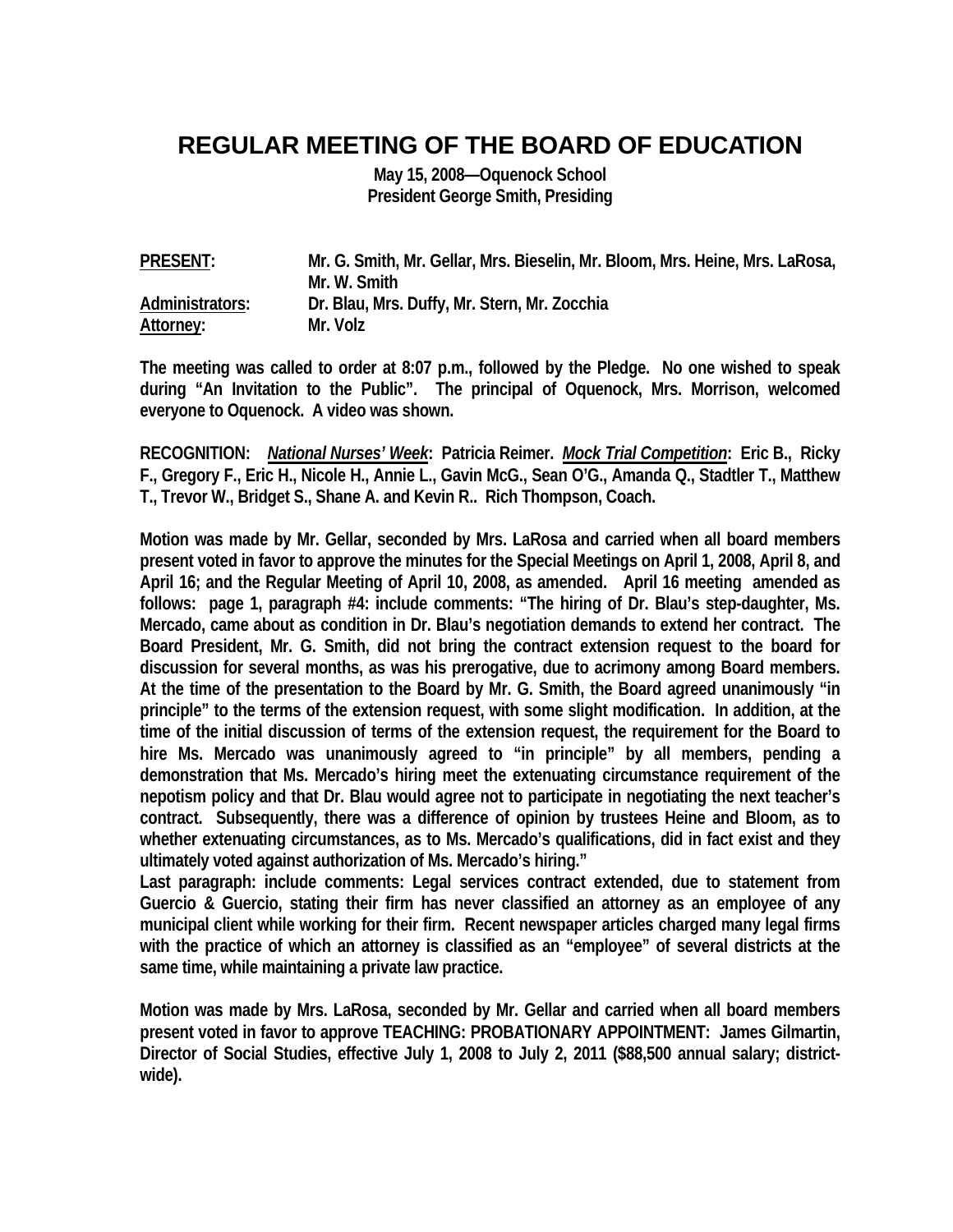**Motion was made by Mr. Gellar, seconded by Mrs. Heine and carried when all board members present voted in favor to approve TEACHING: PROBATIONARY APPOINTMENT: Dr. Judith L. Toussaint, Director of World Languages/ESL, effective July 1, 2008 to July 2, 2011 (\$100,000 annual salary, district-wide).** 

**Motion was made by Mrs. Heine, seconded by Mr. Gellar and carried when all board members present voted in favor to approve TEACHING: PROBATIONARY APPOINTMENT: Arianna Breitfeller, Reading Teacher, effective September 2, 2008 to September 3, 2010 (Captree/H.S., Step 42, replacing M. Aramini).** 

**Motion was made by Mr. Gellar, seconded by Mrs. Heine and carried when all board members present voted in favor to approve TEACHING: PROBATIONARY APPOINTMENT: Kevin McLoughlin, Library Media Specialist, effective September 2, 2008 to September 3, 2010 (Beach Street, Step 98, replacing G. Frain).** 

**Motion was made by Mrs. Bieselin, seconded by Mrs. Heine and carried when all board members present voted in favor to approve TEACHING: PROBATIONARY APPOINTMENT: Kristina Rosenberg, Reading Teacher, effective September 2, 2008 to September 3, 2011 (Bayview, Sep 22, replacing L. McDermott).** 

**Motion was made by Mr. Gellar, seconded by Mrs. Bieselin and carried when all board members present voted in favor to approve TEACHING: RESIGNATION: Arianna Breitfeller, Special Education Teacher, effective September 2, 2008, (Bayview).** 

**Motion was made by Mr. Gellar, seconded by Mrs. Bieselin and carried when all board members present voted in favor to approve TEACHING: RESIGNATION: James Gilmartin, Social Studies Teacher, effective July 1, 2008, (Udall, H.S.).** 

**Motion was made by Mrs. Heine, seconded by Mrs. Bieselin and carried when all board members present voted in favor to approve TEACHING: RESIGNATION: Kevin McLoughlin, Elementary Teacher, effective September 2, 2008, (Manetuck).** 

**Motion was made by Mr. Gellar, seconded by Mrs. Bieselin and carried when all board members present voted in favor to approve TEACHING: CHILD BEARING LEAVE OF ABSENCE (paid): Robin Caputo, Elementary Teacher, effective March 3, 2008 (Manetuck, Kindergarten).** 

**Motion was made by Mrs. Bieselin, seconded by Mr. Gellar and carried when all board members present voted in favor to approve TEACHING: CHILD BEARING LEAVE OF ABSENCE (paid): Robin Napolitano, Reading Teacher, effective May 8, 2008 (Manetuck).** 

**Motion was made by Mr. Gellar, seconded by Mrs. Heine and carried when all board members present voted in favor to approve TEACHING: CHILD BEARING LEAVE OF ABSENCE (paid): Dina Stramara, Elementary Teacher, effective April 28, 2008 (Westbrook, Grade 4).** 

**Motion was made by Mr. Gellar, seconded by Mrs. Bieselin and carried when all board members present voted in favor to approve CLASSIFIED CIVIL SERVICE: PROBATIONARY APPOINTMENT: Cathleen Cronin, Cafeteria Aide, effective April 29, 2008, Step 1, Bayview.**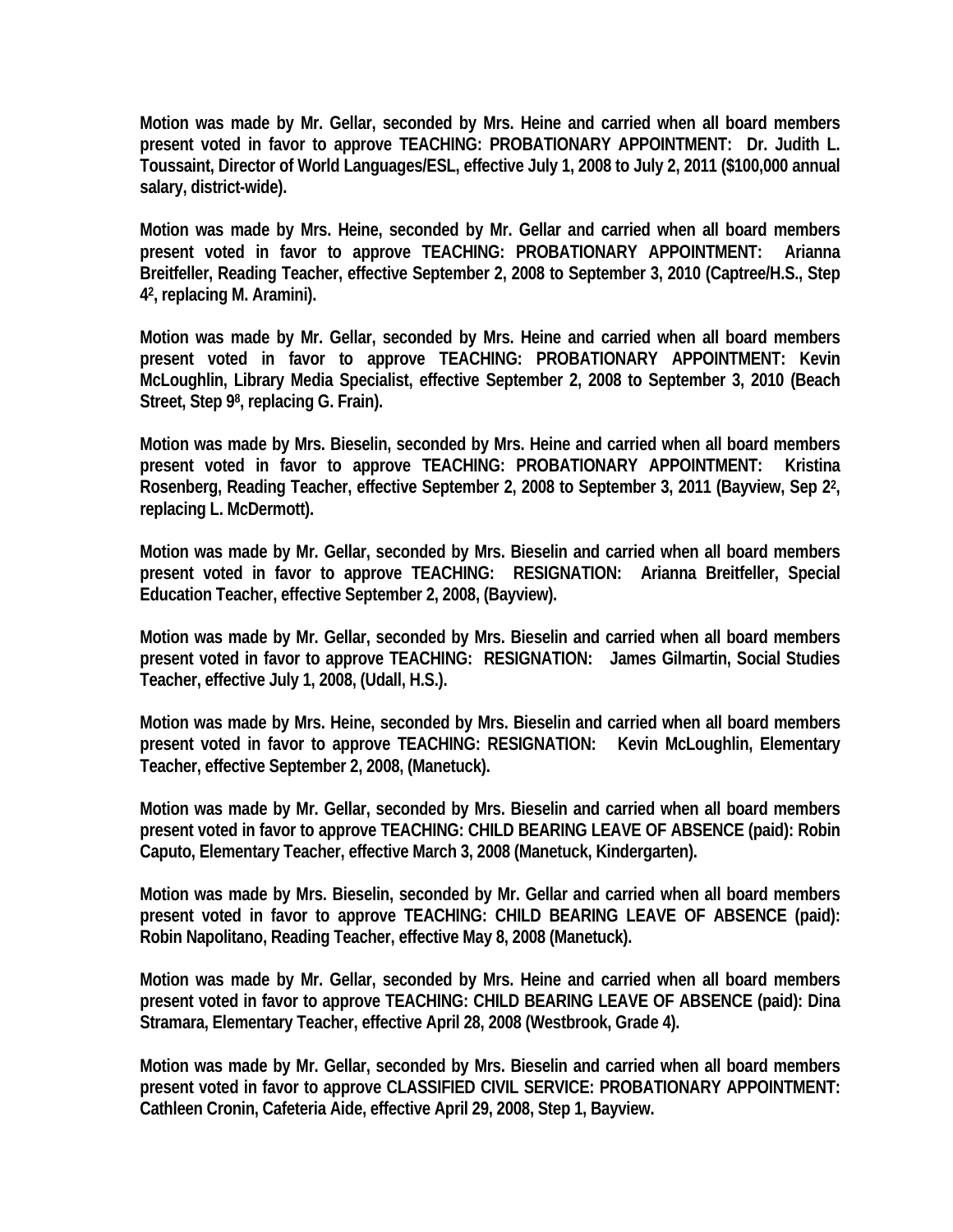**Motion was made by Mrs. Heine, seconded by Mrs. Bieselin and carried when all board members present voted in favor to approve CLASSIFIED CIVIL SERVICE: LEAVE OF ABSENCE (Pursuant to FEMLA—12 Weeks continuous Medical Coverage): Annemarie Watson, Senior Account Clerk, effective April 9, 2008 to April 28, 2008.** 

**Motion was made by Mrs. Bieselin, seconded by Mr. Gellar and carried when all board members present voted in favor to approve CLASSIFIED CIVIL SERVICE: RETIREMENT: Carolyn J. Cross, District Clerk, effective June 28, 2008.** 

**Motion was made by Mrs. Bieselin, seconded by Mr. Gellar and carried when all board members present voted in favor to approve OTHER: SUBSTITUTE TEACHERS (\$105 per diem): Charles Ambrosio, effective April 8, 2008; Daniel Dunninger, effective April 8, 2008; Lauren Ferruggiari, effective April 9, 2008; Maria Luisa Gil, effective April 14, 2008; Michael Krasnicki, effective April 4, 2008; Kristin Larsen, effective April 14, 2008; \*Dolores Miller, effective May 12, 2008; Margaret Moore, effective April 8, 2008; Kathryn Noonan, effective April 4, 2008; Joseph Polley, effective April 11, 2008.** 

**CURRICULUM UPDATE: Mr. Stern announced that West Islip has been named a high performance gap-closing school for 2006-07 school year. He explained what this meant, and how schools were chosen.** 

**REPORT OF BOARD COMMITTEES: Mrs. Heine reported on Finance Committee meeting of 5/13. The Policy Committee did not meet. Motion was made by Mrs. LaRosa, seconded by Mr. Gellar and carried when all board members present voted in favor to table approval of File 6215: Nepotism. A First Reading for File 8130: Religious Expression in the Public Schools took place. Mrs. Bieselin reported on School Board/Student Liaison Committee meeting on 5/14 and 5/15. Mr. Gellar reported on Buildings and Grounds Committee meeting of 5/15. Mrs. LaRosa reported on Committee on Special Education/Preschool Special Education recommendations, re: classification/placement/I.E.P. modifications of students as delineated: CPSE ID# 6212, 6134, 6125, 6412, 6482, 6488, 6484, 6489, 6261, 6111, 6487, 6208, 6417; CSE ID# 4616, 3126, 6385, 97038, 6296, 4640, 101168, 5470. Mrs. LaRosa thanked SEPTA and teachers for play "Snow White" last month. "Spirit of inclusion was alive", and it was a great experience for the children. Mrs. LaRosa appreciates the teachers' time. The Legislative Action Committee did not meet; however, Mr. Gellar spoke about a letter campaign. Please check district website for sample letter to send about unfunded mandates.** 

**The Treasurer's Report for March was presented. Beginning balance \$30,220,564.84 and ending balance \$35,311,694.96.** 

**Motion was made by Mrs. Heine, seconded by Mr. Gellar and carried when all board members present voted in favor to approve budget transfers, as recommended by Finance Committee.** 

**Motion was made by Mr. Gellar, seconded by Mrs. Bieselin and carried when all board members present voted in favor to approve bond issue change order, capital improvement: Credit \$1,785 for Palace Electrical.**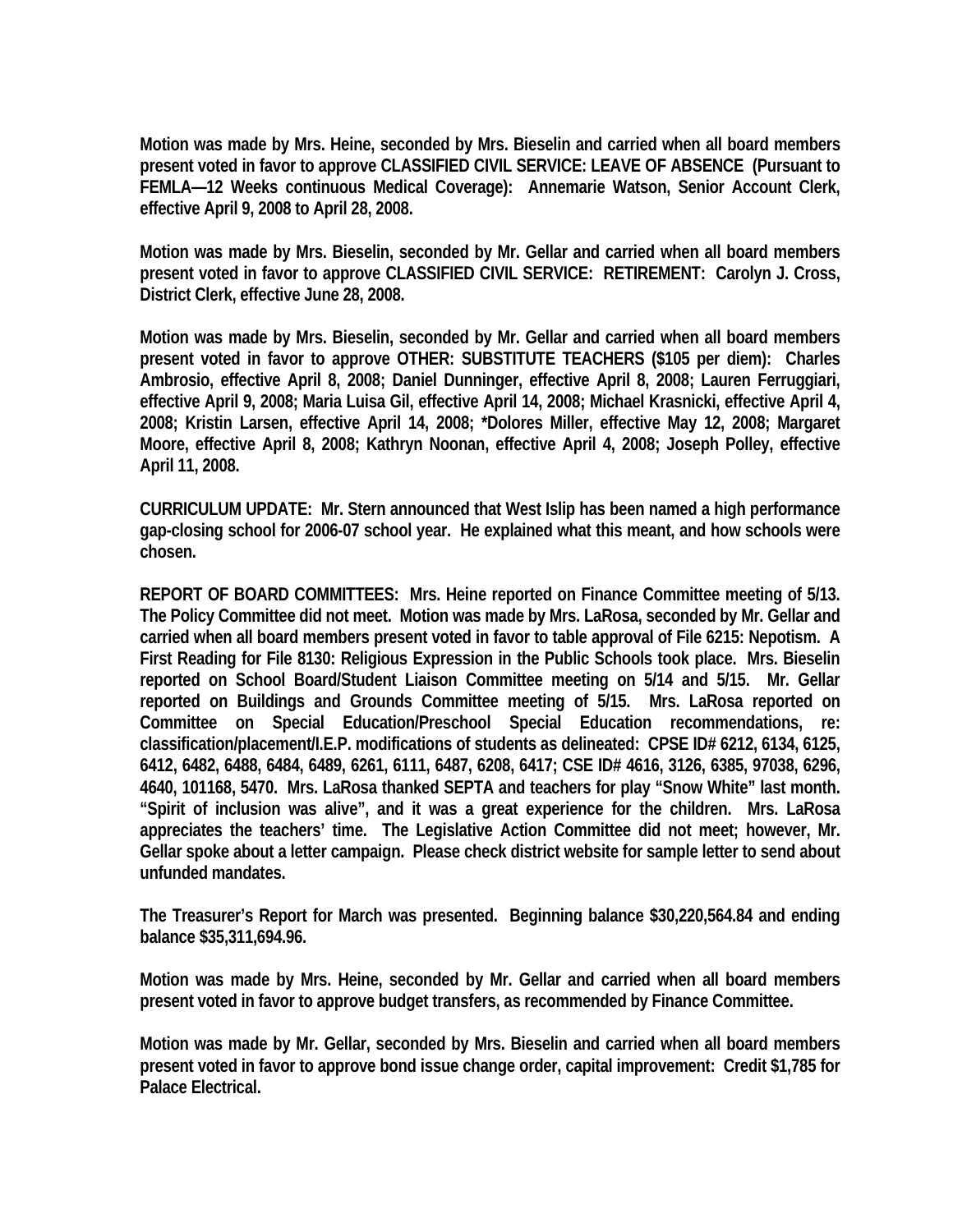**Motion was made by Mrs. Heine, seconded by Mr. Gellar and carried when all board members present voted in favor to approve health service contracts with West Islip UFSD and Manhasset UFSD (St. Mary's) 2 students @ \$705.56 = \$1,411.12.** 

**Motion was made by Mrs. Bieselin, seconded by Mrs. Heine and carried when all board members present voted in favor to approve Special Education tuition payment with East Islip UFSD \$100,025.00.** 

**Motion was made by Mrs. LaRosa, seconded by Mrs. Bieselin and carried when all board members present voted in favor to approve the following donations, with thanks: Suffolk Transportation Scholarship for \$1,000.; PAWS donation for \$27,513.; Suffolk County Superintendent for B&G \$1,000; and Box Tops in Education to PJ Bellew \$1,032.** 

**Motion was made by Mrs. Bieselin, seconded by Mr. Gellar and carried when all board members present voted in favor to declare as surplus, the following, and dispose of as Business Office sees fit: lathe machine at Udall Rd. M.S., Sharp copy machine at Captree; Cisco Books at H.S.** 

**Motion was made by Mrs. Bieselin, seconded by Mr. Gellar and carried when all board members present voted in favor to approve Leasehold Space Agreement with Eastern Suffolk BOCES .** 

**Motion was made by Mrs. Bieselin, seconded by Mr. Gellar and carried when all board members present voted in favor to approve Joint Municipal Cooperative Bidding Program Resolution with ES BOCES.** 

**Motion was made by Mr. Gellar, seconded by Mr. Heine and carried when all board members present voted in favor to approve contract extension with Smartweb.** 

**Motion was made by Mrs. LaRosa, seconded by Mrs. Bieselin and carried when all board members present voted in favor to approve Memorandum of Agreement – Administrative Assistant Apprentices, subject to changes as discussed by Mr. Bloom.** 

**Motion was made by Mrs. Bieselin, seconded by Mrs. Heine and carried when all board members present voted in favor to approve dates for Reorganizational and Board Meetings for 2008-09 school year.** 

**Motion was made by Mrs. Heine, seconded by Mr. Gellar and carried when all board members present voted in favor to approve Jesse Greenwald Scholarship recipient – Kristin Alotta.** 

**Reminder that Tuesday is the Annual Budget Vote and Board Member Election, at the High School, from 10 a.m. to 10 p.m. Thursday, May 22 will be closed, due to a snow day give back.** 

**Mrs. Heine thanked the Superintendent for her "awesome" budget hearing presentation video. Mr. W. Smith had comments about organizational change and transition.** 

**Mrs. Bieselin read a personal statement, regarding rumor.** 

**No one wished to speak during "An Invitation to the Public".**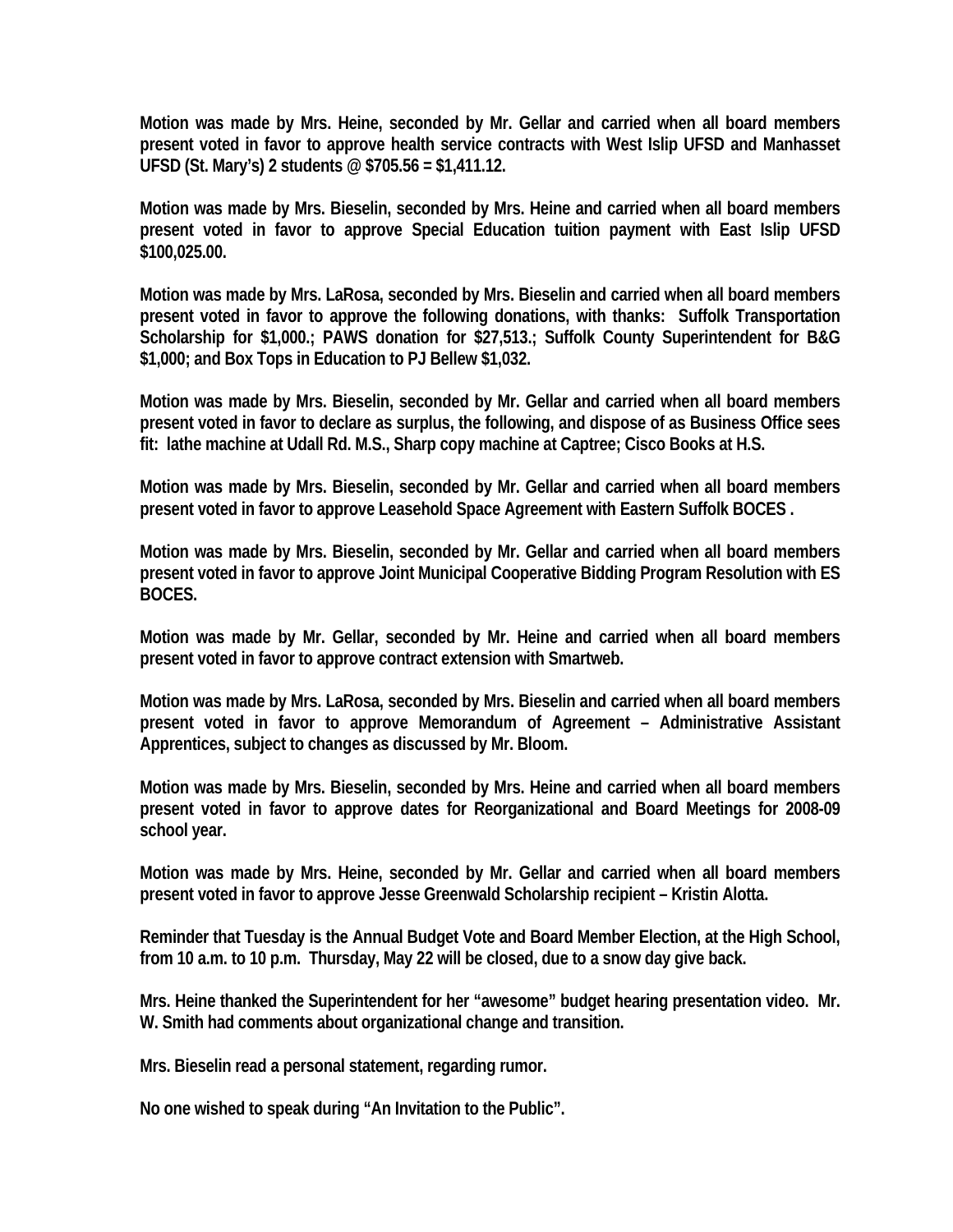**Motion was made by Mrs. Bieselin, seconded by Mr. Gellar and carried when all board members present voted in favor to adjourn to Executive Session at 10:00 p.m. for the purpose of discussing personnel, negotiations and/or litigation.** 

**Meeting reconvened and adjourned at 11:10 p.m. on motion made by Mr. W. Smith, seconded by Mr. Gellar and carried when all board members present voted in favor.** 

 **Respectfully submitted by,** 

 **Carolyn J. Cross District Clerk** 

**All correspondence, reports or related materials referred to in these minutes are on file in the District Office.**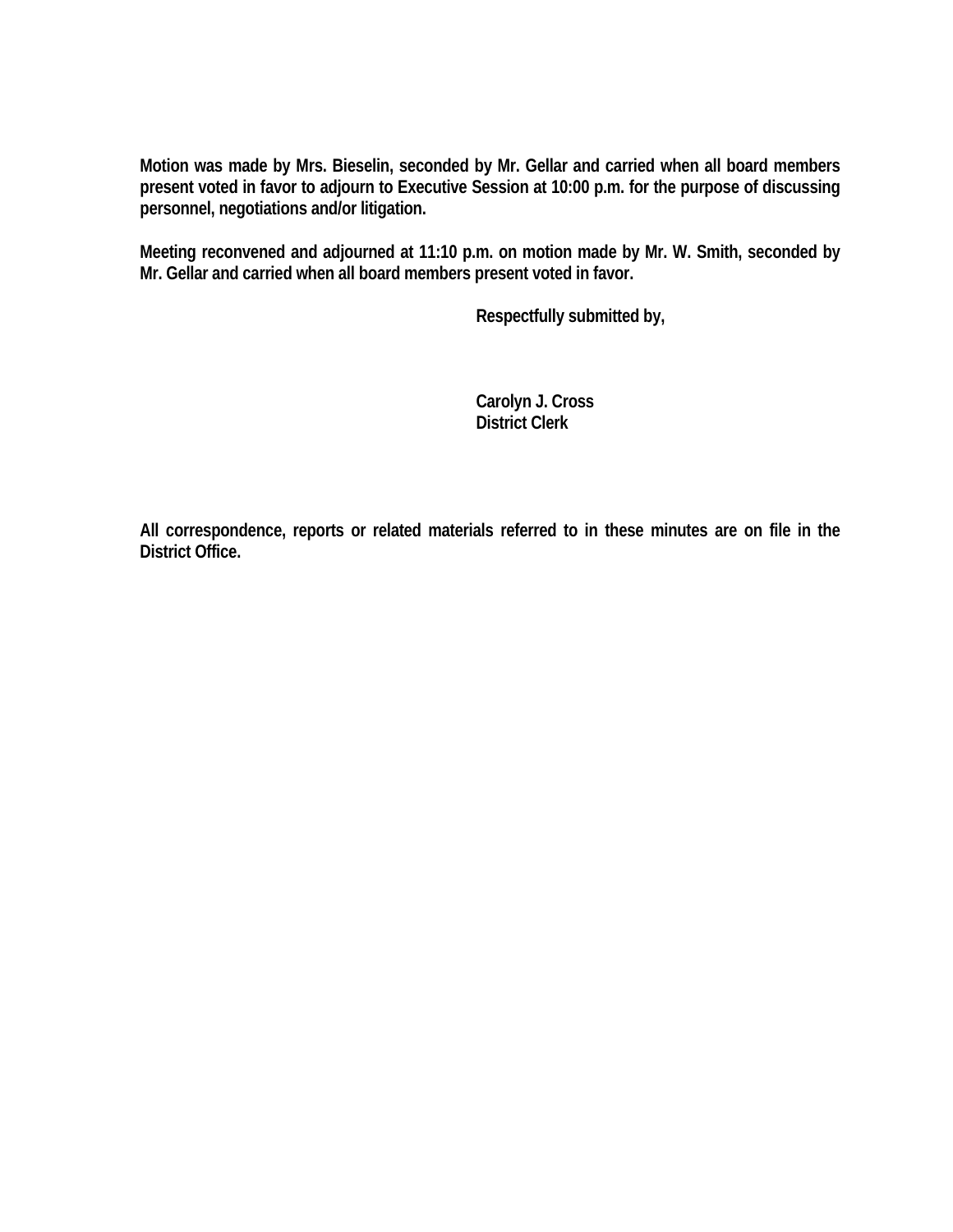# **PUBLIC HEARING – BUDGET HEARING**

**May 13, 2008—Beach Street Middle School** 

**A Public Hearing was held on May 13, 2008. Dr. Blau presented the budget to the community, and budget books were available.**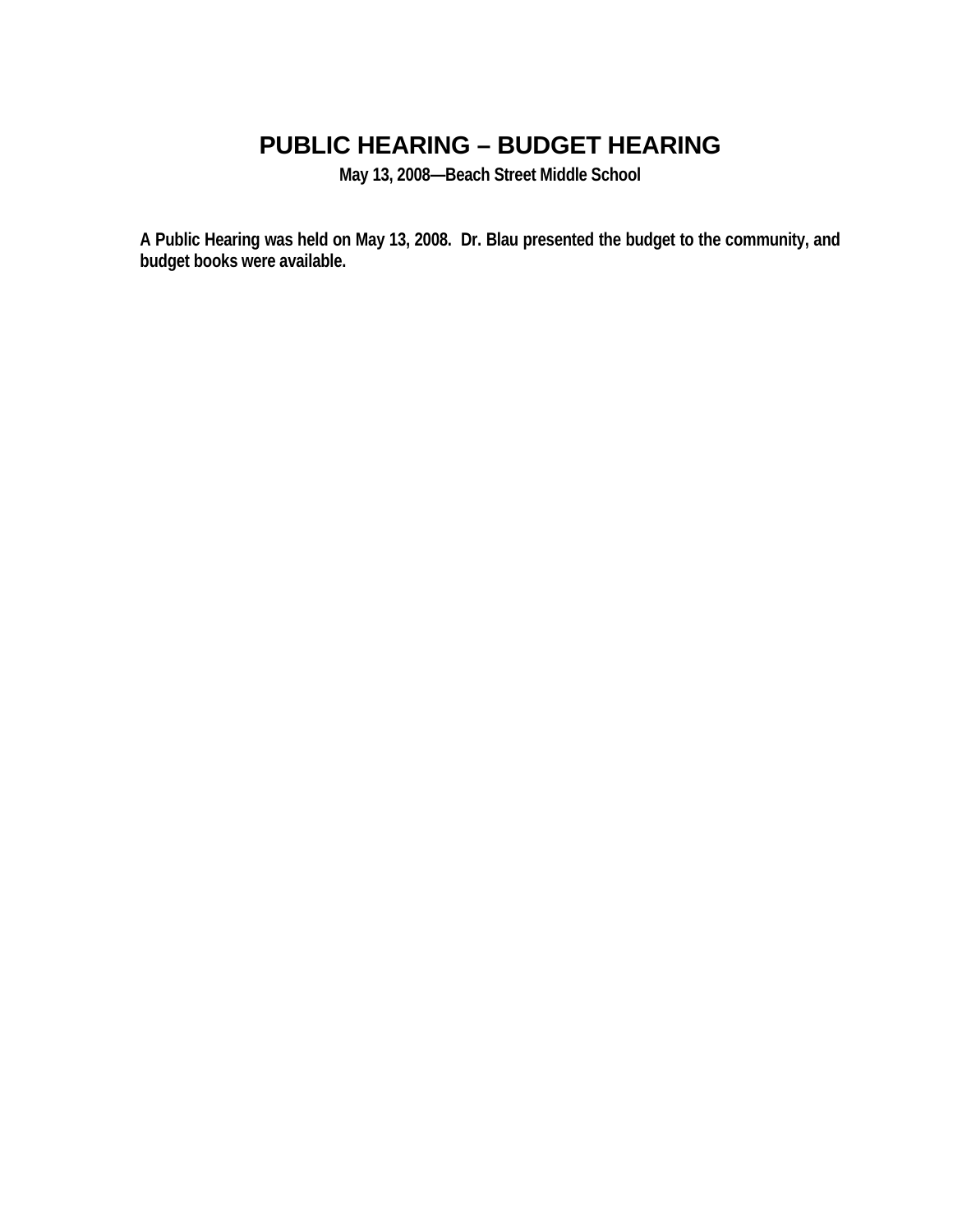## **ANNUAL MEETING OF WEST ISLIP UFSD**

**May 20, 2008—High School** 

**The Annual Meeting was called to order at 10:00 A.M., when the polls were declared open by District Clerk/Chairperson Carolyn J. Cross.** 

**At 10:00 P.M., the polls were closed and results were recorded as follows:** 

#### **Total Votes Cast**

Yes Votes 2376  **No Votes 930** 

**For the Seat of Sharon Bieselin: Sharon Bieselin 1798\*** 

 **For the Seat of Barbara Heine: Robert W. Ulrich 1972\*** 

 **John Gedney 1290 Barbara Heine 1182** 

**The meeting adjourned at 10:40 P.M.** 

 **Respectfully submitted by** 

 **Carolyn J. Cross District Clerk**